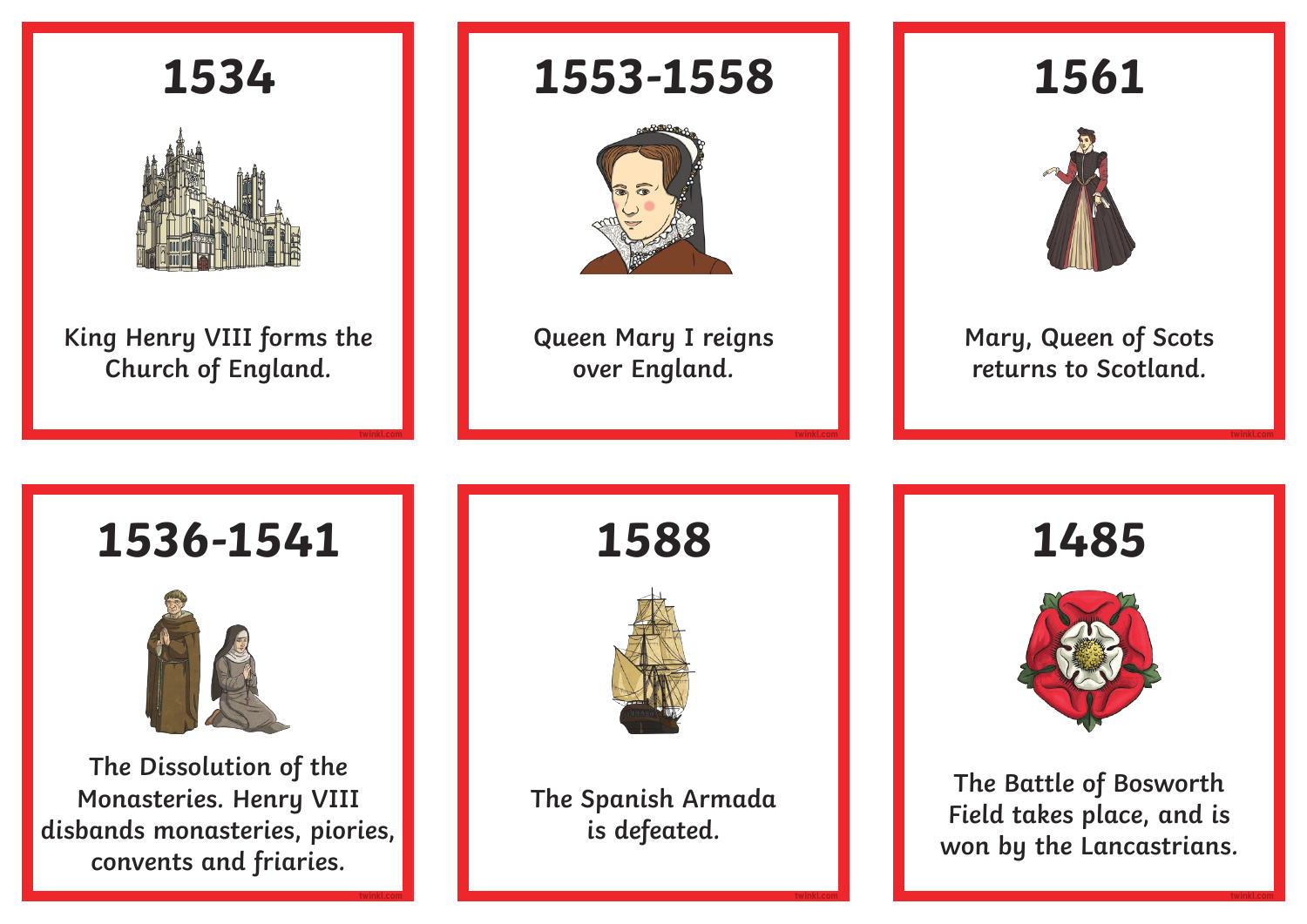

**1485-1509**



**Henry VII reigns over England.**

**twinkl.com**

**twinkl.com**

**1545**

**twinkl.com**

**twinkl.com**



**The Mary Rose ship sinks in an attempted invasion by the French.**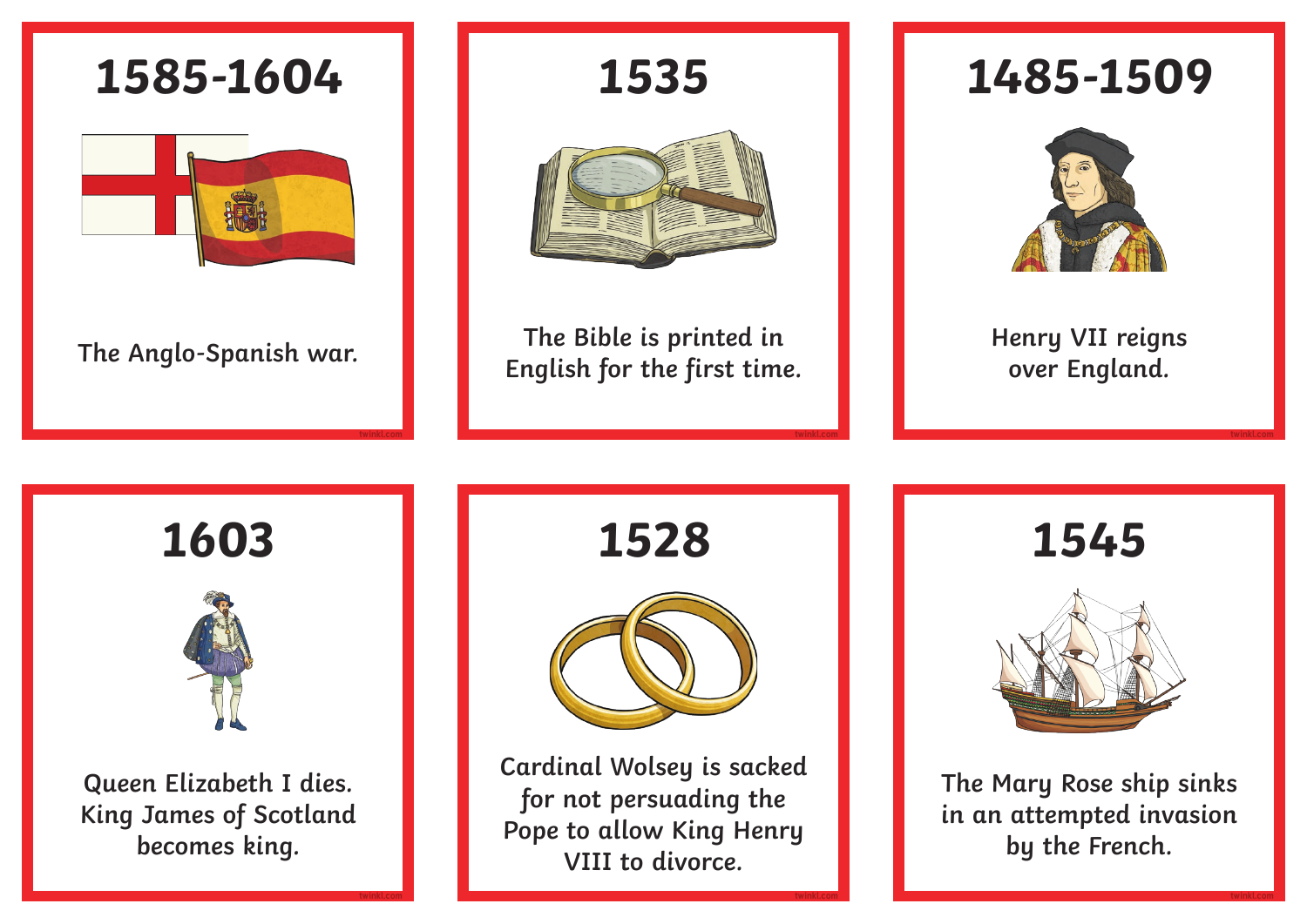

**twinkl.com**

**1492**



**The Explorer Christopher Columbus arrives in the West Indies.**

**1509**



**King Henry VIII becomes king when his father, Henry VII, dies.**

**William Shakespeare begins** 

## **1577-1580**



**Sir Francis Drake becomes the second person to circumnavigate the world**

**twinkl.com**

**twinkl.com**

**1536**



**Wales and England become a single state in the 'Act of Union'.**

**twinkl.com**

**twinkl.com**